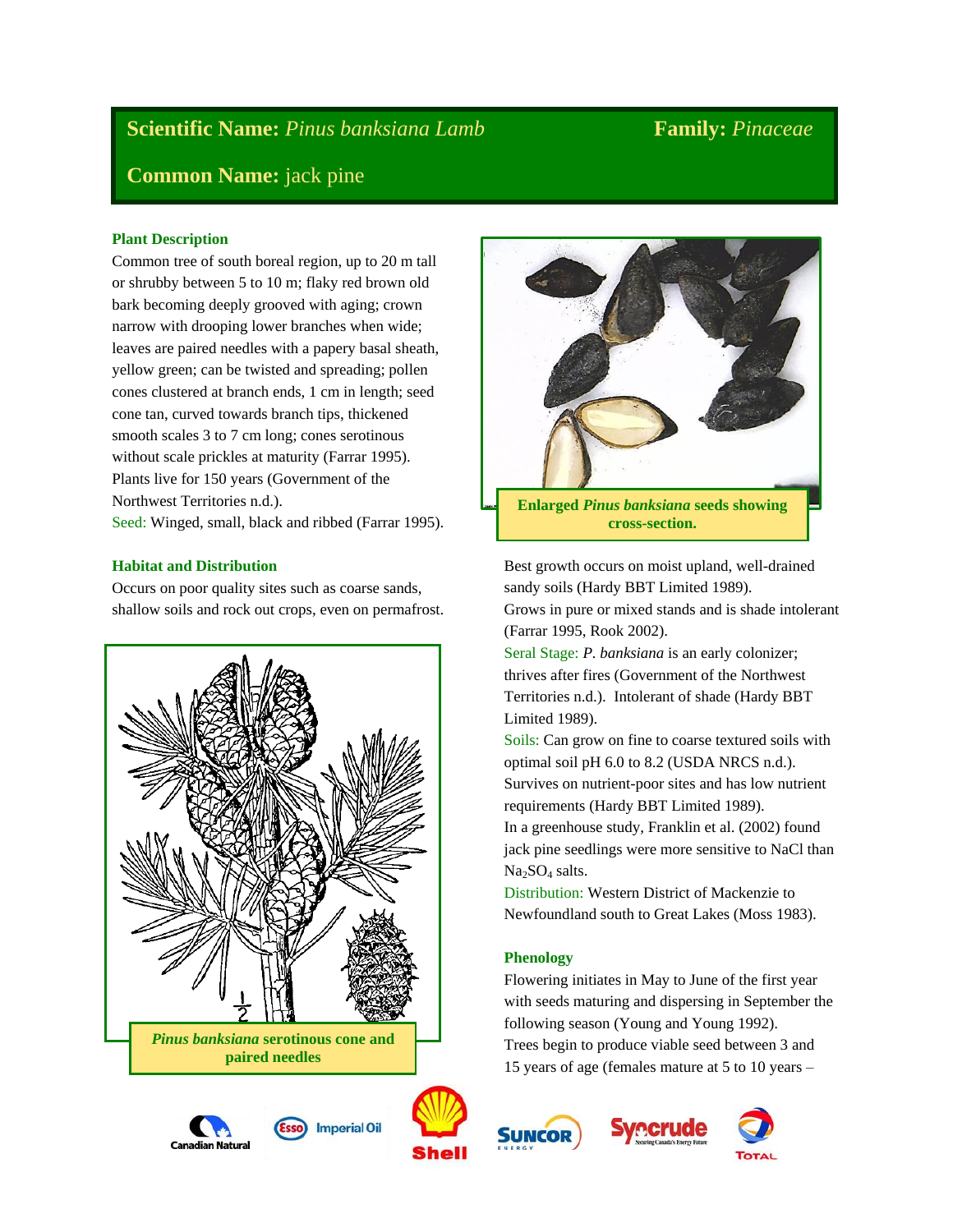Government of the Northwest Territories n.d.). The cones turn from green to shiny yellow or brown when they are ripe (Bonner and Karrfalt 2008).

### **Pollination**

*Pinus* spp. are monoecious and female cones are generally found in the upper crown of the tree whereas the males are found in the lower crown (Young and Young 1992).



#### **Seed Dispersal**

Dispersal occurs 13 months after pollination. Serotinous cones require heat to open. Wind dispersed following fire as well as some caching by seed predators. Wind dispersed to a maximum of 33 to 39 m (Rook 2002).

#### **Genetics**

2n=24 (Moss 1983).

#### **Symbiosis**

Are usually colonized by ectomycorrhizal fungi (Hardy BBT Limited 1989) as well as arbuscular mycorrhizae and dark septate endophytic fungi (Wagg et al. 2008). Danielson (1994) listed 56 fungi species found at the Richardson Fire Tower near Fort McMurray that were considered to be potential symbionts of jack pine.

#### **Seed Processing**

Collection: Ripe cones are tawny yellow and larger cones generally contain more seeds. Ripe cones can be collected from standing trees, freshly fallen trees and animal caches (Young and Young 1992). Seed Weight: 3.47 g/1,000 seeds (Young and Young 1992).

Seed per Fruit: 10 g seed/kg of cones (Bonner and Karrfalt 2008).

Harvest Dates: August to October. Collect anytime (Formaniuk 2013).

Cleaning: Dry in kiln for 2 to 4 hrs at a temperature of 72°C (Young and Young 1992). Seed shed from cones can be screened to remove chaff.

Storage Behaviour: Orthodox; dry seed to low relative humidity prior to cold storage (Royal Botanic Gardens Kew 2008).

Storage: As a general rule *Pinus* spp. should be dried to a moisture content between 5% and 10% before storing at cold temperatures ranging from 2 to 5°C (Young and Young 1992). In Alberta, seeds are dried to 5% to 8% moisture and stored at -18°C (Palamarek











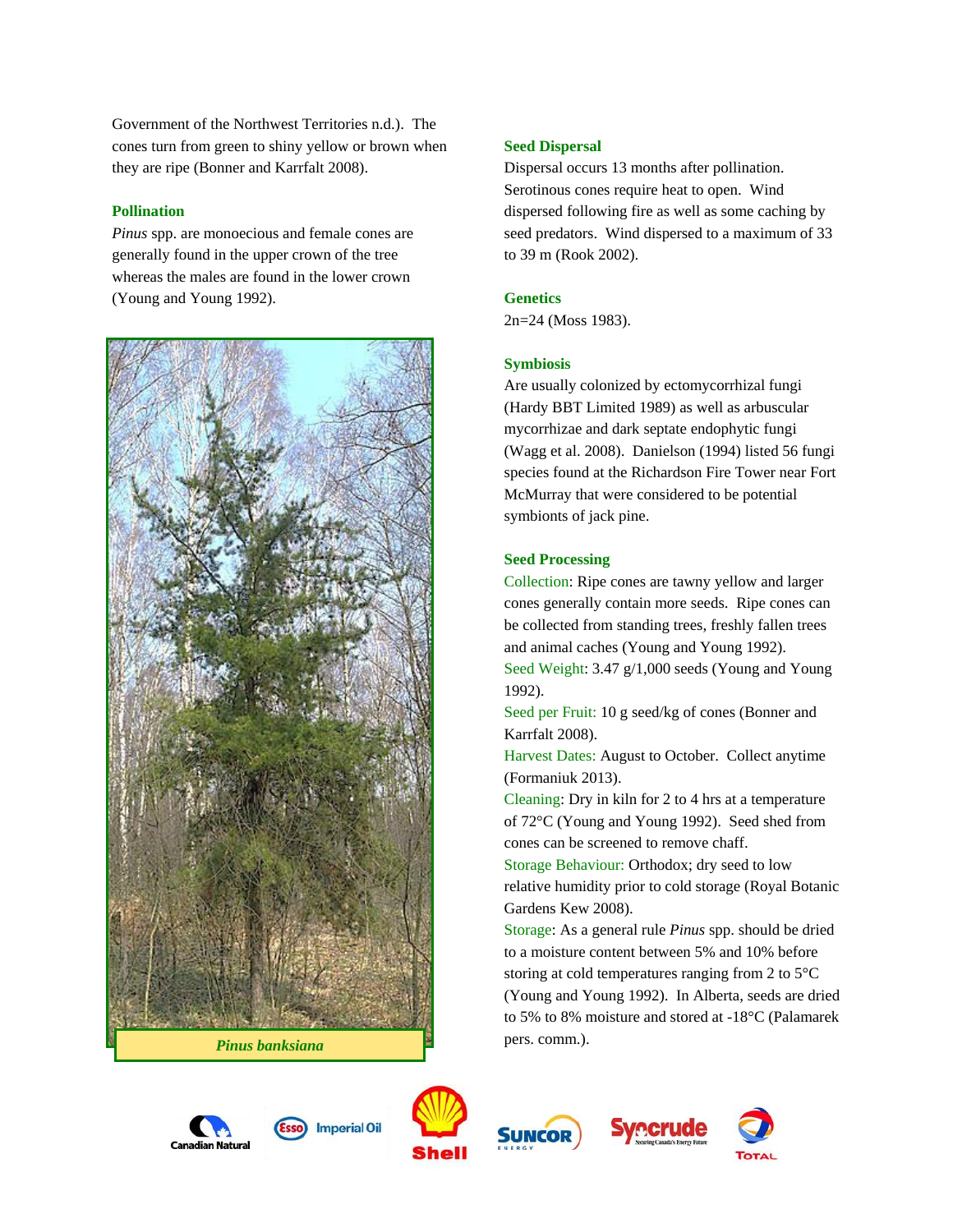Longevity: 10 years or longer (Government of the Northwest Territories n.d., Palamarek pers. comm., Young and Young 1992). Up to 50% of 20-year-old seed may be viable (Rook 2002).

#### **Propagation**

Natural Regeneration: By seed and by layering (Farrar 1995). Layering is often the primary method of reproduction on organic soils where conditions for seed germination are poor (Farrar 1995). Seed regeneration is common after fire.

Germination: Epigeal germination takes 14 days at 20/30°C (Young and Young 1992).

72 to 86 % germination after 9 to 10 days, 8 hours of light at a temperature of 30°C and 16 hours dark at 20°C (Bonner and Karrfalt 2008).

Pre-treatment: Overnight soak in water (Wood pers. comm.). 14 days stratification (Formaniuk 2013). Direct Seeding: Can be sown in either the spring or winter at a depth of 0.6 cm (Young and Young 1992). Seed Rate: 320 seeds per  $m^2$  (Young and Young 1992).

Planting Density: Recommended planting densities for a variety of oil sands ecosites is provided in Alberta Environment (2010).

Greenhouse Timeline: 20 to 22 weeks in the greenhouse prior to out-planting. Dormant plants can be overwintered frozen for planting in spring (Wood pers. comm.). Grow for 150 days before harvest (Formaniuk 2013).

#### **Aboriginal/Food Uses**

Other: Trunks were used as canoe timbers (USDA NRCS n.d., Wilkinson 1990).

#### **Wildlife/Forage Usage**

White-tailed deer browse saplings and young trees; intermediate forage for white tail deer (USDA NRCS n.d.).

Snowshoe hares feed on seedlings; porcupines feed on bark; red squirrels, chipmunks, mice, goldfinches, and robins consume seeds (Rook 2002, USDA NRCS n.d.).

Will sustain light to moderate browsing (Hardy BBT Limited 1989). Provides shelter for white-tailed deer and snowshoe

#### **Reclamation Potential**

hare (Borealforest.org n.d.).

After seven years testing on amended tailings sands near Fort McMurray, jack pine had the highest survival, vigour and growth. At another site jack pine survival levelled off at 70% at four years. Competition from ground cover appeared to reduce survival (Hardy BBT Limited 1989). Farnden et al. (2013) showed that jack pine heights on a reclaimed oil sands tailings dyke at Syncrude were affected more by soil organic matter content than soil depth. The effects were more pronounced for organic matter content increases up to 8% and less pronounced thereafter.

In a greenhouse trial, Danielson and Visser (1988, 1989) found container-grown jack pine inoculated with 12 fungi resulted in 9 of the species forming mycorrhizae. The seedlings were planted on a tailings dyke at Syncrude and after one season four of the species had infected new roots extending into the surrounding reconstructed soil. By the end of the  $3<sup>rd</sup>$  season only one species (E-strain) remained. Resident fungi had taken over the seedlings by end of the  $3<sup>rd</sup>$  season. Seedling shoot weight was higher with inoculation but the advantage over the controls decreased by the  $3<sup>rd</sup>$  season.

Jack pine has shown growth on anthracite (coal) spoils and is recommended for oil sands planting in Northeastern Alberta, at a density of 1,111 stems/ha or 687 stems/ha on overburden sites (Carey 1993). *Pinus banksiana* colonizes areas where disturbance, such as fire, has exposed the mineral soil. It also grows on stabilized sand dunes (Carey 1993).

### **Commercial Resources**

Availability: Plants are available in Alberta (ANPC 2010).

Cultivars: Horticultural cultivars are not suitable for reclamation.











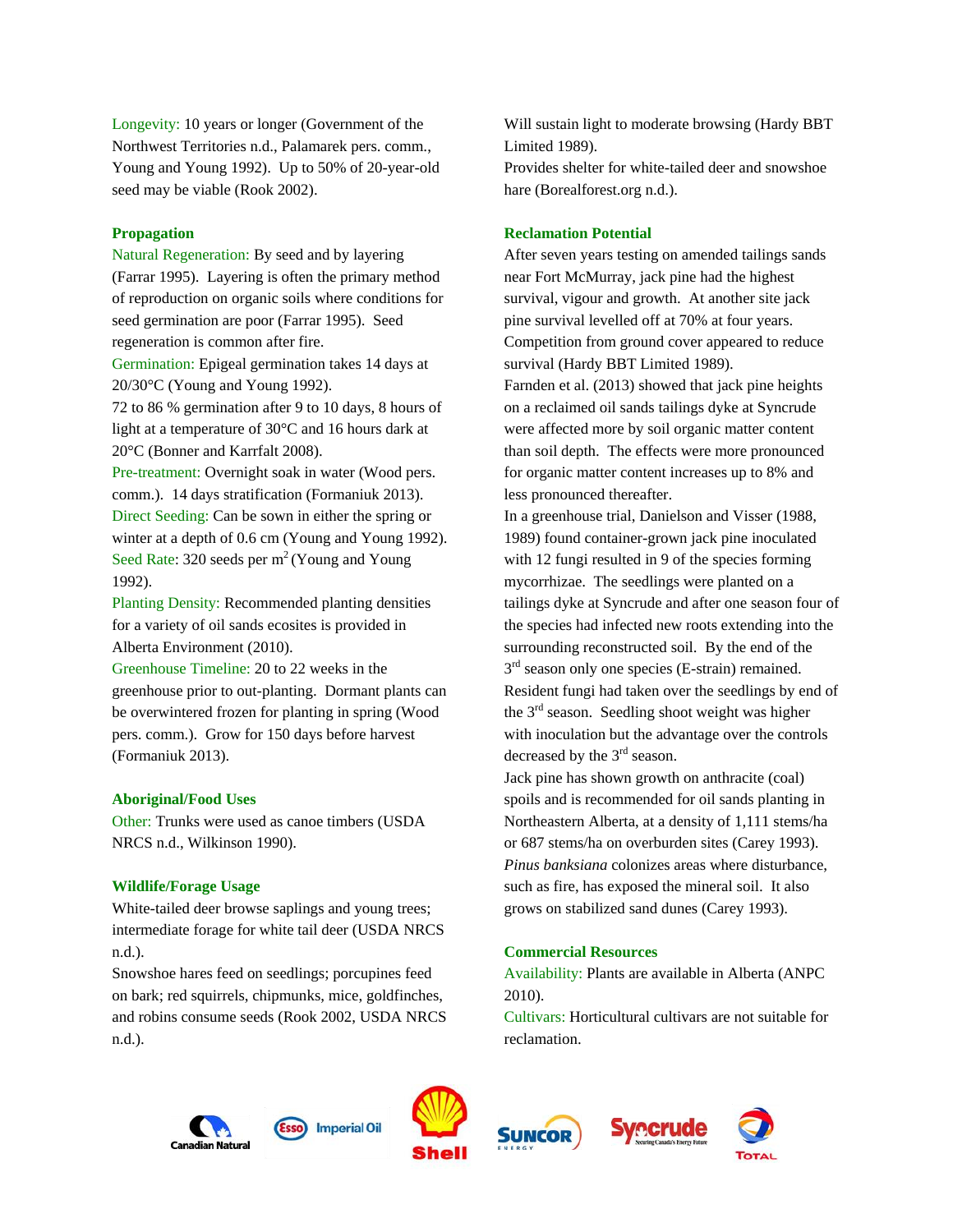Uses: Important source of commercial timber – lumber, railway ties, timbers, telephone poles, fence posts, pilings, silos – and pulpwood (Borealforest.org n.d., Rook 2002, USDA NRCS n.d., Wilkinson 1990).

## **Notes**

Synonym *Pinus divaricata* (Bonner and Karrfalt 2008).

Hybrids occur with *Pinus contorta* (lodgepole pine) with fertile offspring (Farrar 1995, Inkpen and Van Eyk n.d.).

*P. banksiana* is listed as 95% intact (less occurrences than expected) in the Alberta oil sands region

(Alberta Biodiversity Monitoring Institute 2014). Planting, direct seeding, scattering of slash with cones, seed tree and burn silviculture are all used for stand regeneration (Carey 1993).

Roots may extend 2.74 m deep though most roots are within the upper 0.5 m of soil (Rook 2002).

## **Photo Credits:**

Photo 1: Wikimedia Commons, Accessed at [http://commons.wikimedia.org/wiki/File:Pinus\\_banks](http://commons.wikimedia.org/wiki/File:Pinus_banksiana.jpg) [iana.jpg](http://commons.wikimedia.org/wiki/File:Pinus_banksiana.jpg) May 28, 2012. Photo 2: K. Wood. Alberta Provincial Seed Technician 2013. Photo 3: Wikimedia Commons, Accessed at [http://commons.wikimedia.org/wiki/File:Pinus\\_banks](http://commons.wikimedia.org/wiki/File:Pinus_banksiana.jpg) [iana.jpg](http://commons.wikimedia.org/wiki/File:Pinus_banksiana.jpg) May 28, 2012.

#### **References**

Alberta Biodiversity Monitoring Institute, 2014. The status of biodiversity in the oil sands region of Alberta. Alberta Biodiversity Monitoring Institute, Edmonton, Alberta. 47 pp. [http://www.abmi.ca/FileDownloadServlet?filename=](http://www.abmi.ca/FileDownloadServlet?filename=The%20Status%20of%20Biodiversity%20in%20the%20Oil%20Sands%20Region%20of%20Alberta_2014_Supplemental%20Report.docx&dir=REPORTS_UPLOAD) [The%20Status%20of%20Biodiversity%20in%20the](http://www.abmi.ca/FileDownloadServlet?filename=The%20Status%20of%20Biodiversity%20in%20the%20Oil%20Sands%20Region%20of%20Alberta_2014_Supplemental%20Report.docx&dir=REPORTS_UPLOAD) [%20Oil%20Sands%20Region%20of%20Alberta\\_201](http://www.abmi.ca/FileDownloadServlet?filename=The%20Status%20of%20Biodiversity%20in%20the%20Oil%20Sands%20Region%20of%20Alberta_2014_Supplemental%20Report.docx&dir=REPORTS_UPLOAD) 4 Supplemental%20Report.docx&dir=REPORTS\_U [PLOAD](http://www.abmi.ca/FileDownloadServlet?filename=The%20Status%20of%20Biodiversity%20in%20the%20Oil%20Sands%20Region%20of%20Alberta_2014_Supplemental%20Report.docx&dir=REPORTS_UPLOAD) [Last accessed June 16, 2014].

Alberta Environment, 2010. Guidelines for reclamation to forest vegetation in the Athabasca oil sands region, 2nd Edition. Prepared by the Terrestrial Subgroup of the Reclamation Working

Group of the Cumulative Environmental Management Association, Fort McMurray, Alberta. 332 pp. <http://environment.gov.ab.ca/info/library/8269.pdf>

[Last accessed December 9, 2013].

ANPC (Alberta Native Plant Council), 2010. Native Plant Source List. [http://www.anpc.ab.ca/assets/ANPC\\_2010\\_Native\\_Pl](http://www.anpc.ab.ca/assets/ANPC_2010_Native_Plant_Source_List.pdf) ant Source List.pdf [Last accessed October 24, 2013].

Bonner, F.T. and R.P Karrfalt, 2008. *Pinus* L. IN: The woody plant seed manual. United States Department of Agriculture. Agriculture Handbook 727. pp. 809-847.

[http://www.uri.edu/cels/ceoc/documents/WoodyPlant](http://www.uri.edu/cels/ceoc/documents/WoodyPlantSeedManual-Complete.pdf) [SeedManual-Complete.pdf](http://www.uri.edu/cels/ceoc/documents/WoodyPlantSeedManual-Complete.pdf) [Last accessed October 24, 2013].

Borealforest.org, n.d. *Pinus banksiana* Jack Pine. IN: Common tree species of the northwest forest. Faculty of Natural Resources Management, Lakehead University, Thunder Bay, Ontario. <http://www.borealforest.org/trees/tree8.htm> [Last accessed October 24, 2013].

Carey, J. H., 1993. *Pinus banksiana*. IN: Fischer, W.C. (compiler). The fire effects information system. United States Department of Agriculture, Forest Service, Intermountain Research Station, Intermountain Fire Sciences Laboratory, Missoula, Montana.

[http://www.fs.fed.us/database/feis/plants/tree/pinban/](http://www.fs.fed.us/database/feis/plants/tree/pinban/introductory.html) [introductory.html](http://www.fs.fed.us/database/feis/plants/tree/pinban/introductory.html) [Last accessed October 8, 2013].

Danielson, R.M., 1984. Ectomycorrhizal associations in jack pine stands in northeastern Alberta. Canadian Journal of Botany 62(5): 932-939. [http://www.nrcresearchpress.com/doi/pdf/10.1139/b8](http://www.nrcresearchpress.com/doi/pdf/10.1139/b84-132) [4-132](http://www.nrcresearchpress.com/doi/pdf/10.1139/b84-132)

**ecrude** 

Danielson, R.M. and S. Visser, 1988. Ectomycorrhizae of jack pine and green alder:







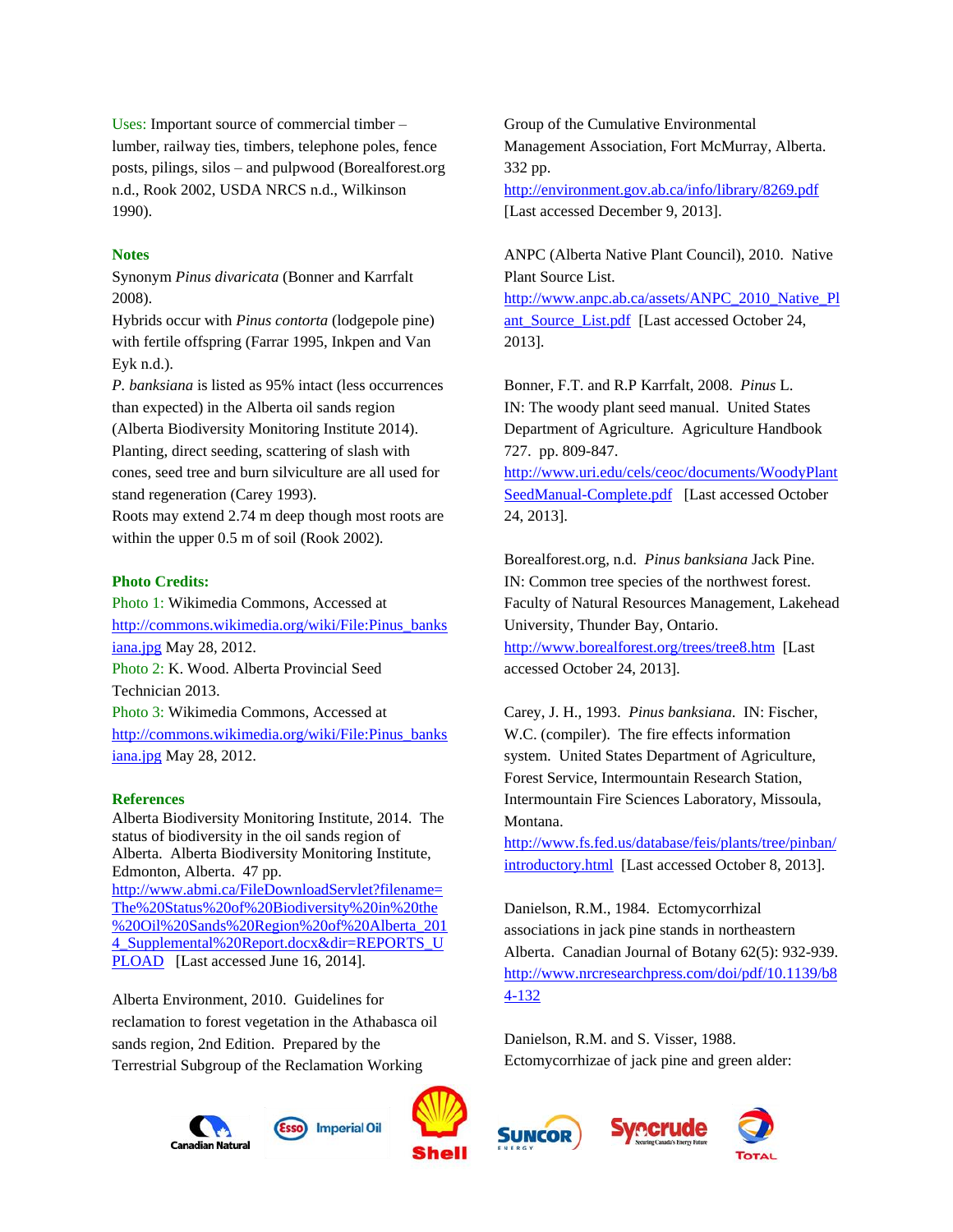Assessment of the need for inoculation, development of inoculation techniques and outplanting trials on oil sand tailings. Alberta Land Conservation and Reclamation Council, Reclamation Research Technical Advisory Committee, Edmonton, Alberta. Report No. RRTAC 88-5. 186 pp. <http://hdl.handle.net/10402/era.22602>

Danielson, R.M. and S. Visser, 1989. Host response to inoculation and behaviour of introduced and indigenous ectomycorrhizal fungi of jack pine grown on oil-sands tailings. Canadian Journal of Forest Research 19(11): 1412-1421. [http://www.nrcresearchpress.com/doi/pdf/10.1139/x8](http://www.nrcresearchpress.com/doi/pdf/10.1139/x89-216) [9-216](http://www.nrcresearchpress.com/doi/pdf/10.1139/x89-216)

Farnden, C., R.J. Vassov, M. Yarmuch and B.C. Larson, 2013. Soil reclamation amendments affect long term growth of jack pine following oil sands mining. New Forests 44: 799-810.

Farrar, J.L., 1996. Trees in Canada. Fitzhenry & Whiteside Ltd., Markham, Ontario. 502 pp.

Formaniuk, S., 2013. "It's all in the timing". Canadian Reclamation 13(2): 26-31.

Franklin, J., J.J. Zwiazek, S. Renault and C. Croser, 2002. Growth and elemental composition of jack pine (*Pinus banksiana*) seedlings treated with sodium chloride and sodium sulfate. Trees - Structure and Function 16: 325-330.

Government of the Northwest Territories, n.d. Jack pine (*Pinus banksiana (Pinus divaricata)*. IN: NWT Species Monitoring – Infobase. [http://nwtspeciesatrisk.com/en/Infobase?page=Infoba](http://nwtspeciesatrisk.com/en/Infobase?page=Infobase) [se](http://nwtspeciesatrisk.com/en/Infobase?page=Infobase) [Last accessed January 6, 2014].

Hardy BBT Limited, 1989. *Pinus banksiana* Lamb. IN: Manual of plant species suitability for reclamation in Alberta - 2nd Edition. Alberta Land Conservation and Reclamation Council Report No. RRTAC 89-4. pp. 328-331.

<http://hdl.handle.net/10402/era.22605> [Last accessed November 21, 2013].

Inkpen, W. and R. Van Eyk, n.d. Jack pine *Pinus banksiana*. IN: Guide to the common native trees and shrubs of Alberta. Alberta Environment, Pesticide Management Branch, Edmonton, Alberta. p. 22. [http://environment.alberta.ca/documents/Guide\\_to\\_th](http://environment.alberta.ca/documents/Guide_to_the_Common_Native_Trees_and_Shrubs_of_Alberta.pdf) [e\\_Common\\_Native\\_Trees\\_and\\_Shrubs\\_of\\_Alberta.p](http://environment.alberta.ca/documents/Guide_to_the_Common_Native_Trees_and_Shrubs_of_Alberta.pdf) [df](http://environment.alberta.ca/documents/Guide_to_the_Common_Native_Trees_and_Shrubs_of_Alberta.pdf) [Last accessed October 24, 2013].

Moss, E.H., 1983. *P. banksiana* Lamb. Jack pine. IN: Flora of Alberta. A manual of flowering plants, conifers, ferns, and fern allies found growing without cultivation in the province of Alberta, Canada. 2nd edition. University of Toronto Press, Toronto, Ontario. p. 49.

Palamarek, D., 2011. Provincial Seed Officer, Alberta Tree Improvement and Seed Centre, Alberta Sustainable Resource Development, Smoky Lake, Alberta. Personal communication.

Rook, E.J.S., 2002. *Pinus banksiana* Jack Pine. IN: Plants of the North. [http://www.rook.org/earl/bwca/nature/trees/pinusban](http://www.rook.org/earl/bwca/nature/trees/pinusbank.html) [k.html](http://www.rook.org/earl/bwca/nature/trees/pinusbank.html) [Last accessed October 7, 2013].

Royal Botanic Gardens Kew, 2008. *Pinus banksiana* Lamb. IN: Seed Information Database. [http://data.kew.org/sid/SidServlet?ID=17832&Num=](http://data.kew.org/sid/SidServlet?ID=17832&Num=279) [279](http://data.kew.org/sid/SidServlet?ID=17832&Num=279) [Last accessed October 7, 2013].

USDA NRCS, n.d. *Pinus banksiana* Lamb. jack pine. IN: The PLANTS Database. National Plant Data Center, Baton Rouge, Louisiana. <http://plants.usda.gov/core/profile?symbol=PIBA2> [Last accessed October 24, 2013].

Wagg, C., M. Pautler, H.B.Massicotte and R.L. Peterson, 2008. The co-occurrence of ectomycorrhizal, arbuscular mycorrhizal, and dark